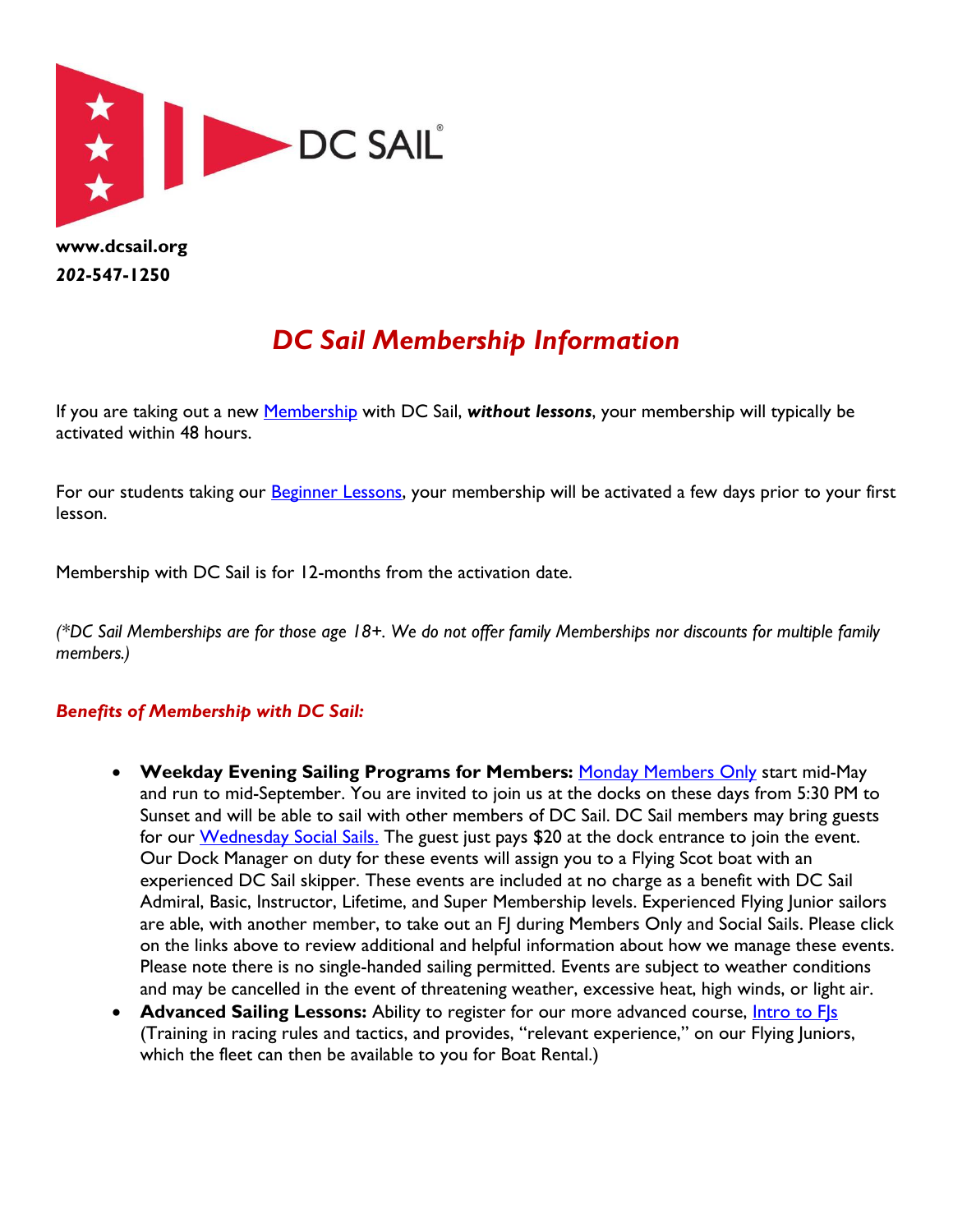- **Schooner Sunset Sails:** Discounted tickets (50% reduction) in cost to register for our Sunset Sails aboard *American Spirit*, our 65-foot schooner. These events are held every-other Friday evening from mid-May through early October. You may purchase up to four discounted tickets. Pack a picnic, bring along your favorite food and beverage (beer and/or wine are permitted – no spirits, please.) Set sail to watch the sunset and enjoy a cruise on the Potomac River! Information on Schooner Sailing with DC Sail can be found [here.](http://www.dcsail.org/schooner) (Member discounts on tickets only apply to [Sunset Sails.](http://www.dcsail.org/schooner-cruises))
- **Adult Racing Program:** Racing Program [information can be found here:](http://dcsail.org/racing) Our Racing Program typically runs from May through early September and is weather and minimum registration dependent. *We have a wet or dry suit requirement for cold weather sailing, but it lifts in the late spring/early summer.* Racing is Thursday evenings from May-September.
- **Member Area on Website***:* When you are logged into your DC Sail profile, you can find a link on the bottom left for Member Area. Contained in this section are our "Discussion Forum." We encourage the usage of these bulletin boards to seek fellow DC Sail Members looking for other Members to sail with and make connections.

## *DC Sail Boat Rental Information*

DC Sail Membership is required to have access to Boat Rentals. Additional certification is also required by the District of Columbia when renting a DC Sail vessel.

Once you have completed your Learn to Sail course, or have relevant sailing experience/certification from another sailing school or facility, your Membership allows you to reserve a boat – a Flying Scot, or one of the Flying Juniors for a three-hour sail on Saturday or Sunday (fees will apply for those with Basic Memberships.)

- **Boat Rentals are only available on the weekends, typically in the afternoon from 2:00 PM to 5:00 PM.** The Dock Manager will assign you to your rental upon arrival. You will be required to rig and de-rig the boat without assistance. If the Dock Manager is comfortable with performance once underway, you'll be waived off to sail within our boundary areas for three hours. If not, you'll be asked, or towed, to return to the docks and will be provided with information on areas in which you need to practice.
- **Please note, DC Sail is a terrific training facility with opportunities to sail with us during Member and Social Sails, but we have a very limited inventory of boats and rentals can be difficult to reserve.** We wish to specifically address this area as DC Sail a fairly small operation, rather than a large sailing or yacht club organization.
- **Booking a Boat:** Rentals will run mid-April until early October. Securing a rental is available on a first come/first reserved basis online once rentals are posted. Available rentals are posted a few days prior to the "upcoming weekend" when we have available inventory confirmed. We have just six Flying Scots, which the majority of our members are eligible to sail. Flying Juniors are far more available as we have a fleet of 18 FJs. For those who do not have relevant FJ experience (i.e.; years of high school and collegiate racing experience, or who have taken our Intro to FJ Course,) we encourage you to register for our Intro to FJs Course that we host in June, July and August. You will need to have completed our Beginner Learn to Sail Lessons or come to us with basic certification from another facility, prior to taking the Intro to FJ Course This will make it much easier for you to register for a rental by checking out a Flying Junior rather than a Flying Scot. Experienced FJ sailors who are members are permitted rentals of the FJ fleet.